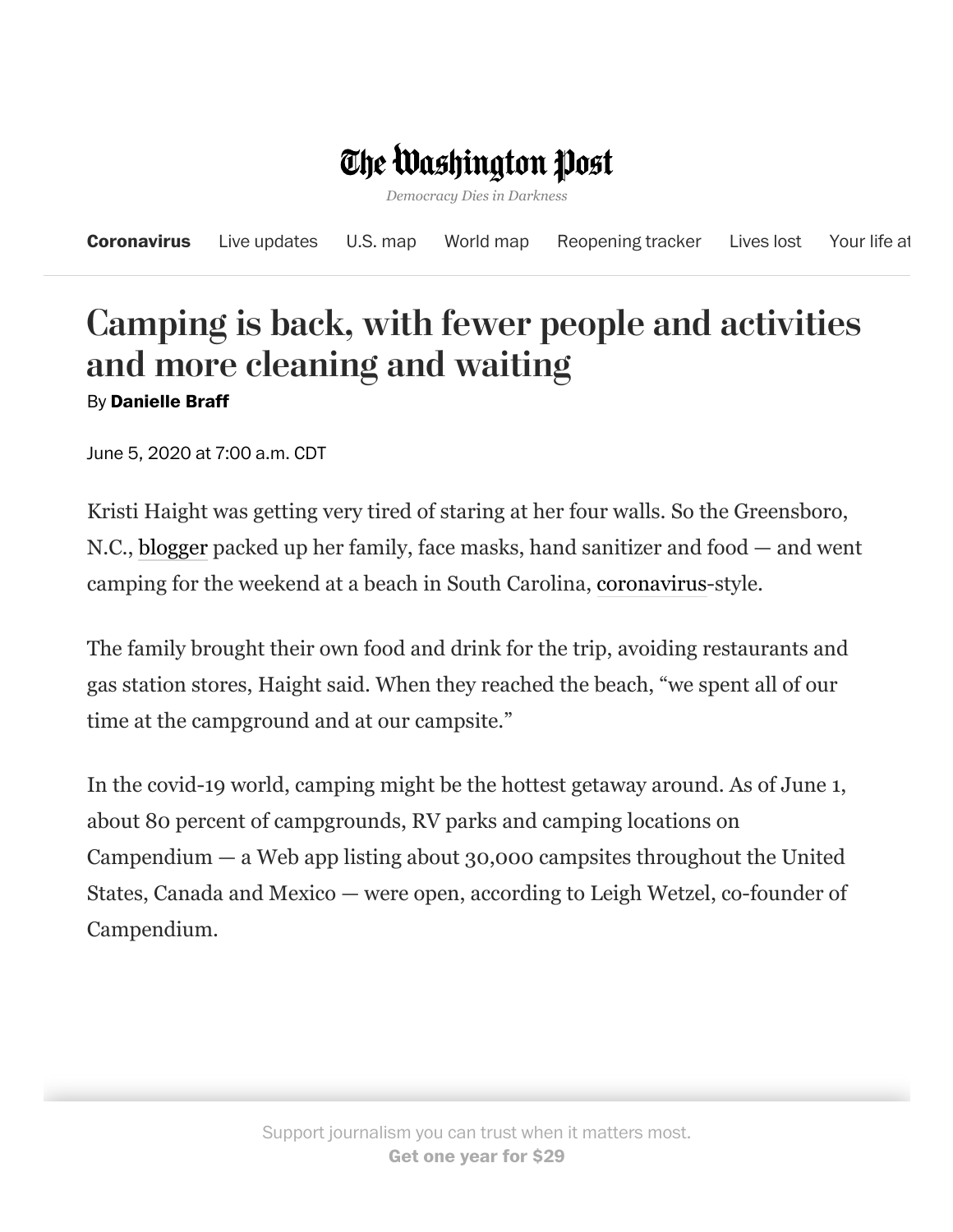Each state has its own guidelines and rules when it comes to camping midpandemic. For example, Ohio's parks and recreational facilities just opened at the end of May, while California's state and local parks are still closed, although it has allowed RV parks to continue to operate, said [David Strait,](http://straitanswers.com/about/about-c-david-strait/) an advertising services vendor in the outdoor hospitality industry.

Campers are flocking to any place available. Bookings for RV rentals have doubled week over week since April 20, shortly after states began to announce reopening plans, said Maddi Bourgerie, spokeswoman for [RVshare,](https://rvshare.com/) an RV rental marketplace similar to Airbnb. Arizona and Oklahoma bookings have more than doubled compared with this time last year, while Arkansas, Utah and Wyoming sites have grown more than 50 percent, Bourgerie said.

Because camping provides more opportunities for social distancing than, say, a [vacation to a resort or a major city, it's become enticing even for those who wouldn't](https://www.washingtonpost.com/travel/tips/an-experts-essential-tips-first-time-campers/?itid=lk_inline_manual_10) typically take a camping vacation.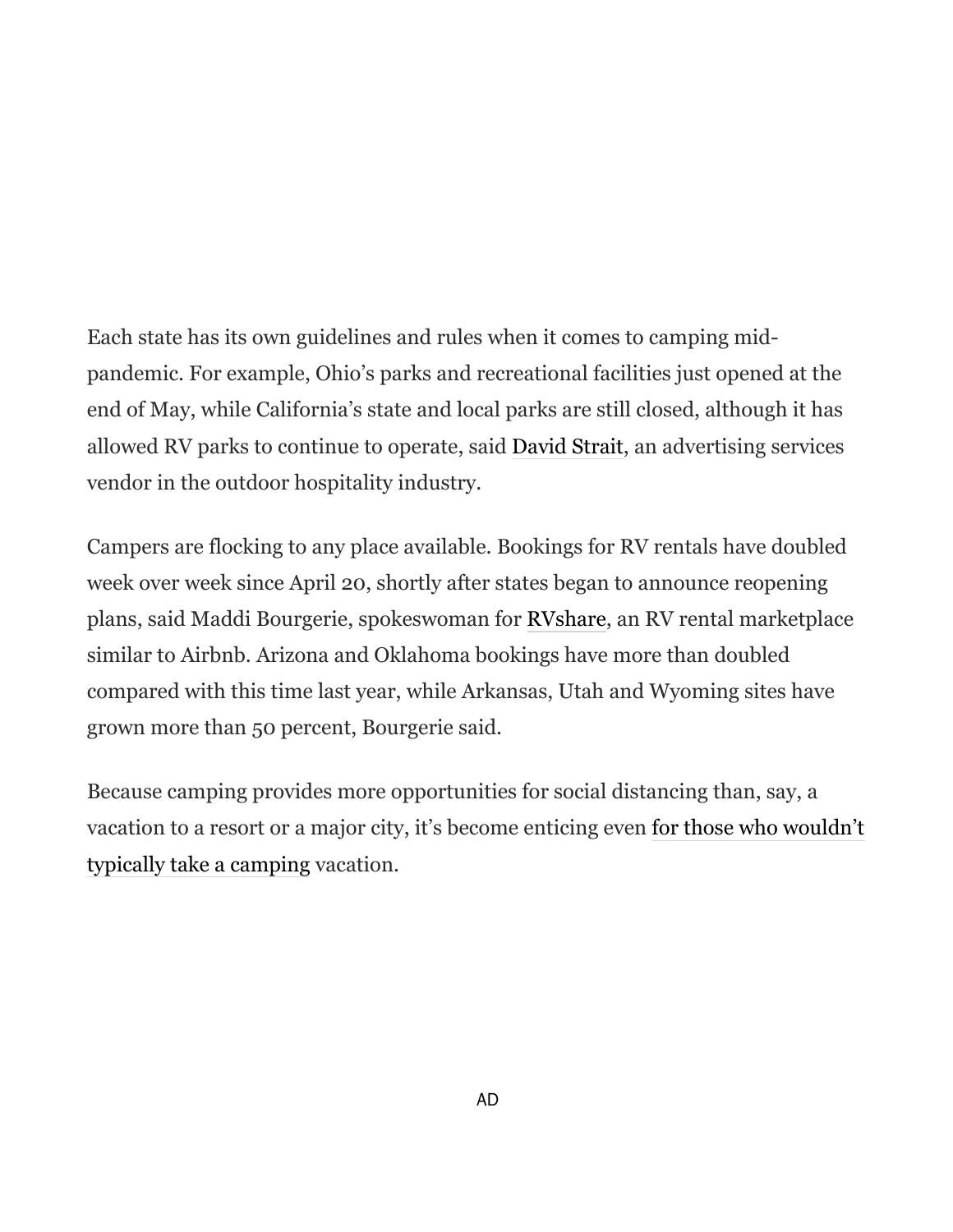Amie White and her family were supposed to drive from Illinois to St. Paul, Minn., to visit friends for Memorial Day. That was pre-covid. Instead, they snagged campsites halfway between the homes in Wisconsin. "We won't share food like we usually do, and we'll try to maintain social distance around the fire pit for the kids to roast s'mores together," White said before the trip. "We just felt this was the best possible option to see dear friends while minimizing exposure."

Christine Wang, founder of the blog [TheSkiGirl](https://theskigirl.com/), said that since the ski industry essentially shut down for the season, her team has been exploring other travel avenues to write about and to explore. "Camping has become a big focus," Wang said.

Still, camping today isn't going to feel like it did before the pandemic. There will be fewer people to allow for social distancing, some activities will be closed (many pools are shuttered for now), and cleaning and waiting will be more common. Each campground is creating its own coronavirus distancing rules. For example, the Alvarado Campground in Colorado is setting limits of two tents and two vehicles per campsite, with gatherings that don't exceed eight people.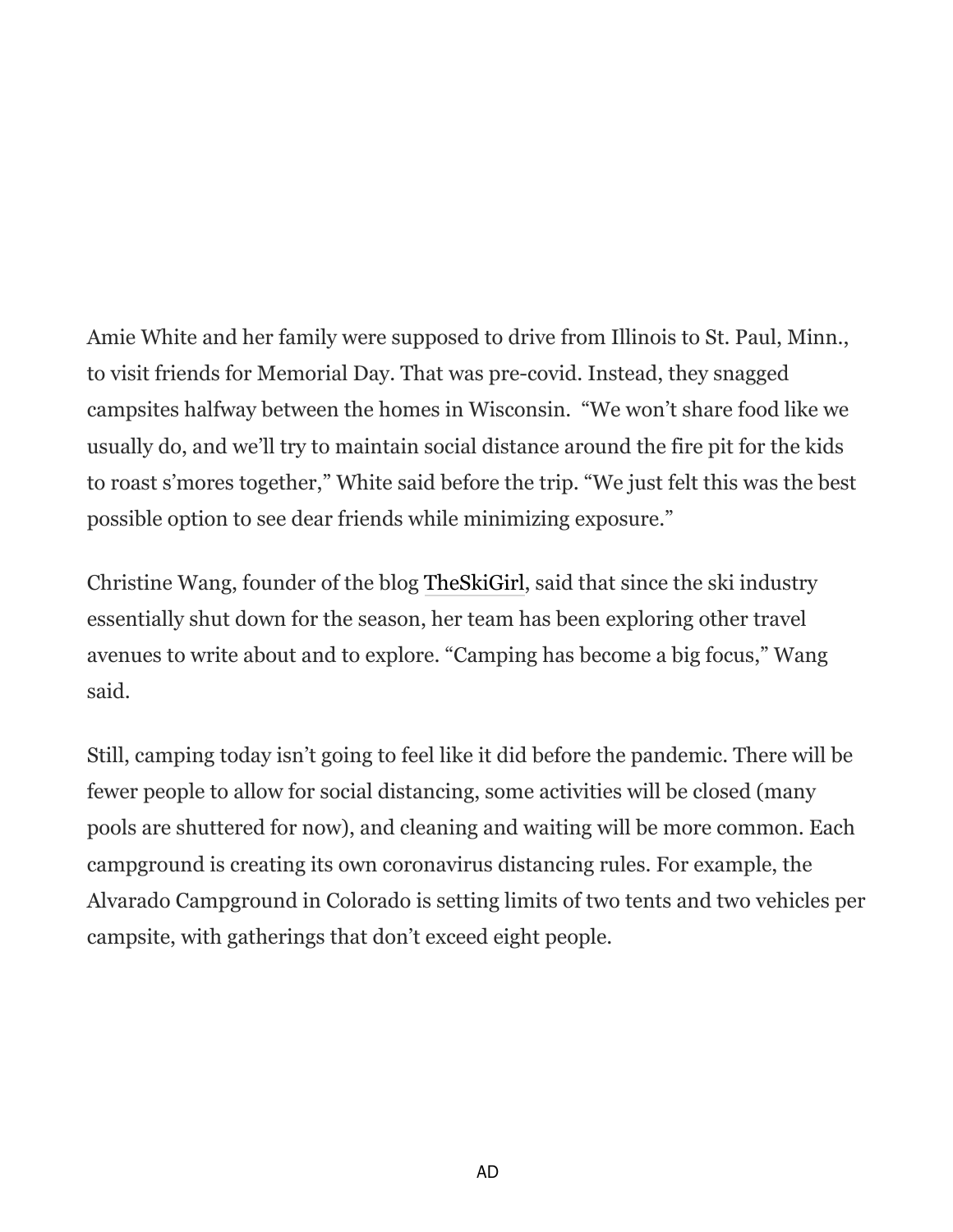[Yogi Bear's Jellystone Park Camp-Resorts](https://www.campjellystone.com/) — locally operated independent franchises throughout the country — are following federal, state and local directives. To that end, guests can expect enhanced cleaning procedures, increased use of disinfectants when the cabins are serviced, and cleaning of golf carts and bicycles between rentals. Some Jellystone pools and splash grounds may not be open, depending on the local social distancing guidelines.

Georgianne Austin, spokeswoman for [Escapees RV Club,](https://www.escapees.com/) whose eight RV parks across Southern and Midwestern states have remained open through the pandemic, said the company has implemented many changes. All gathering spaces are closed, including pools, clubhouses and activity centers, Austin said. The park offices are conducting business electronically and are closed to walk-ins. Shared facilities, such as bathrooms, shower rooms and laundry facilities, are open but are cleaned multiple times daily.

Such precautions are a start, but they don't remove all the hazards of covid-19, according to Leann Poston, a pediatrician, assistant dean at Wright State University Boonshoft School of Medicine and a contributor to [Invigor Medical](https://invigormedical.com/). Camping safely, she said, depends on how you camp.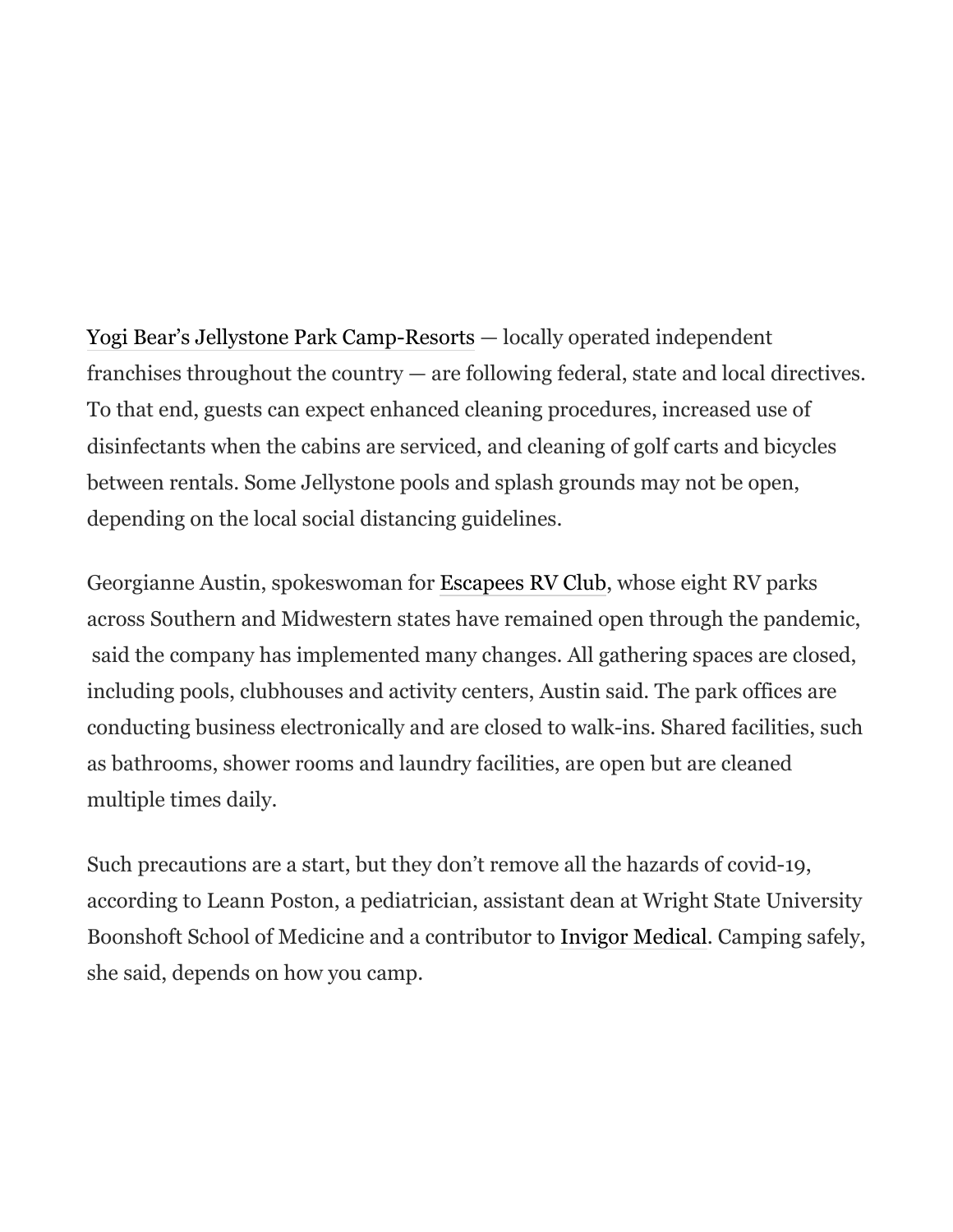"If you are a camper with your own restroom and there is enough space in the campground for you to socially distance, then I think it is probably safe," she said. "If you are tent camping and need to use the campground restrooms, then you are at a higher risk."

Because it's unclear whether the novel coronavirus can be spread via feces or aerosolized particles generated when toilets are flushed, it's important to avoid public restrooms and minimize contact with potentially infected surfaces, Poston said. If you must use a public restroom while camping, Poston suggested avoiding touching any surfaces and door handles and asking in advance how the campground is monitoring the cleanliness of the bathroom.

Campgrounds that cater to a single family or group at a time may be safer right now, said Tyler Weathers, an instructor at [Trail Blazer Survival School](https://www.trailblazersurvival.com/) in South Carolina and co-owner of a few campgrounds. He suggested looking for campgrounds where you can book electronically and rent the entire campground. If that's not an option, ask whether you can stay in a campsite that's farther away from the main camping area of the park, he said.

AD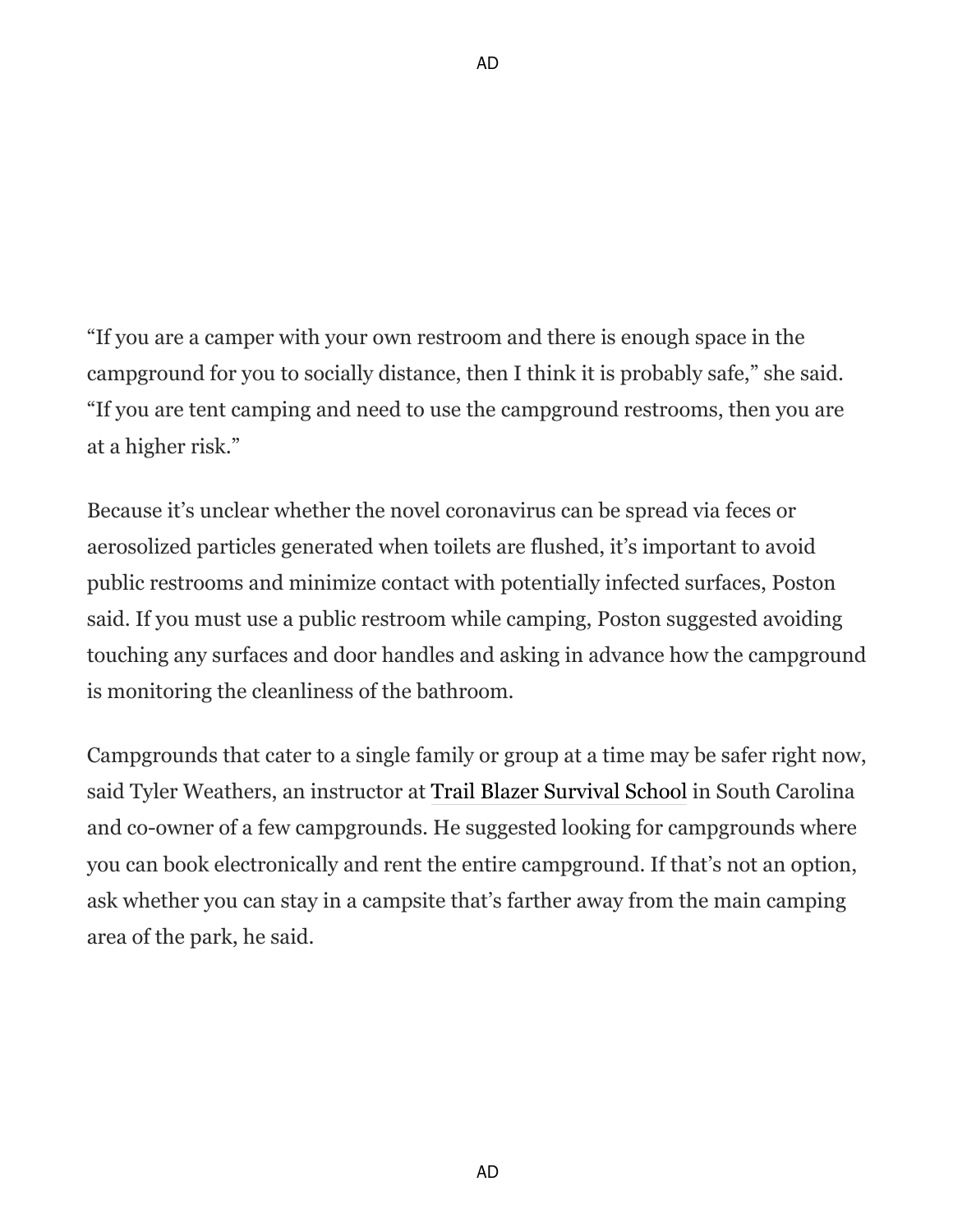Sticking to remote areas of dispersed sites (public lands outside designated campgrounds) is just one of the strategies employed by Marissa Lovell of Boise, Idaho, who went camping with her partner in the height of the pandemic and has other camping trips planned nearly every weekend in the near future. She and her partner bring their own water and gas so they can bypass all small towns during the drive. They sleep in their truck or their tent and bring their food and cooking supplies.

"I have noticed that some areas are busier than they normally are, but it seems to be mostly day use with hiking and biking," Lovell said. "People have been good about keeping distance on the trail, from my experience, and everyone seems very happy to have open spaces to escape to." She said that she intends to avoid campgrounds even when Idaho reopens them.

No matter how many adjustments campers make, however, the safest option is to stay home, said Diane Vukovic**,** founder of the website [Mom Goes Camping](https://momgoescamping.com/).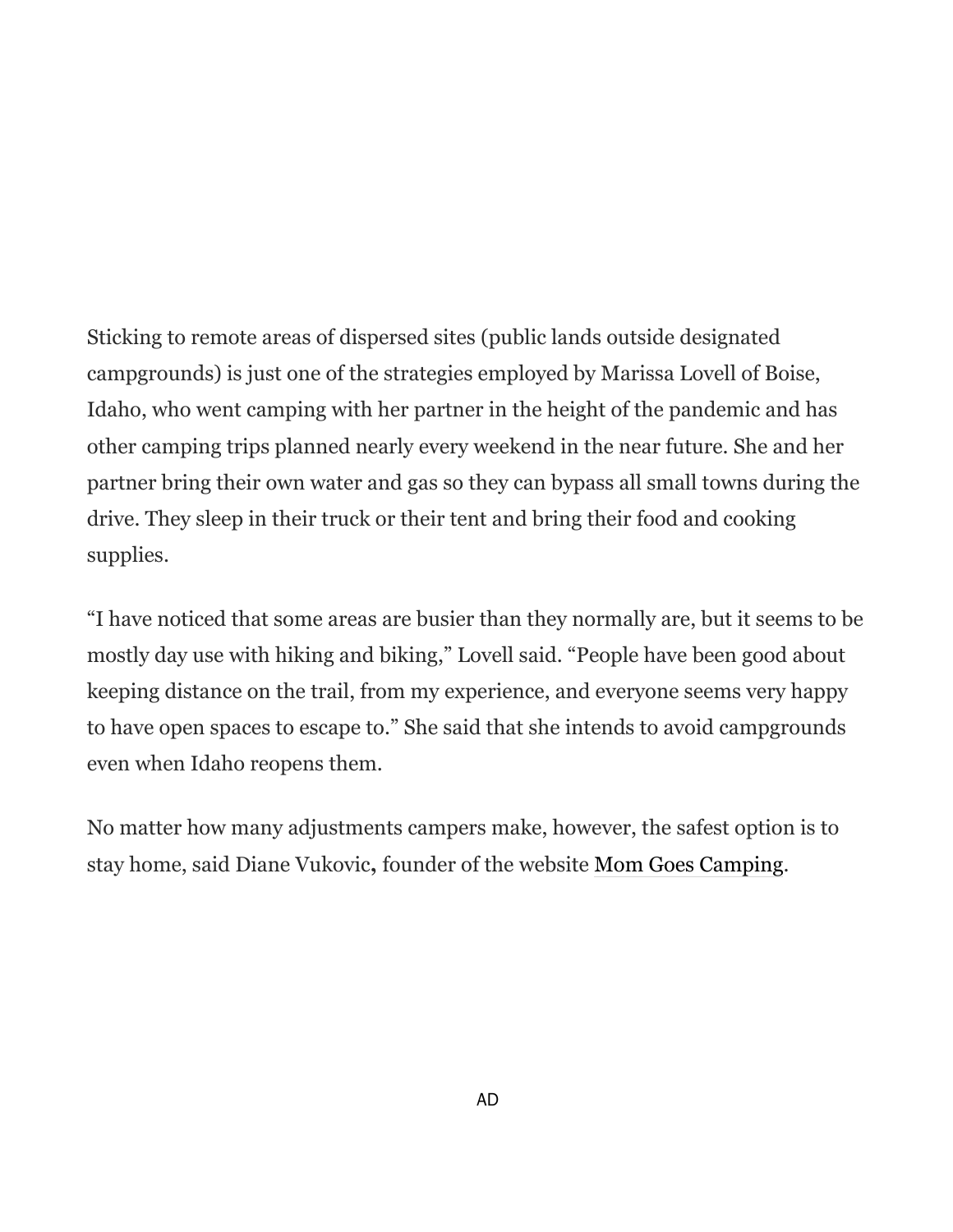"Campgrounds are typically located in remote areas which do not always have access to hospitals," Vukovic said. "These [gateway communities](https://www.washingtonpost.com/lifestyle/travel/hiking-coronavirus-national-parks-communities/2020/03/24/7cd516d4-6d32-11ea-aa80-c2470c6b2034_story.html?itid=lk_inline_manual_34) could end up with covid-19 outbreaks because of travelers who used their facilities along the way, such as when buying gas or stopping in a store to buy some snacks."

Because not all campgrounds are arranged in a way that allows campers to be distant from one another, Vukovic suggests looking for smaller campgrounds, which are more likely to have a good distance between pitches. While these may not have as many amenities as the larger spots, they will be better for a socially distanced vacation, she said.

"Even better, consider going wild or dispersed camping," she said, noting that it offers another major attraction: It's free.

AD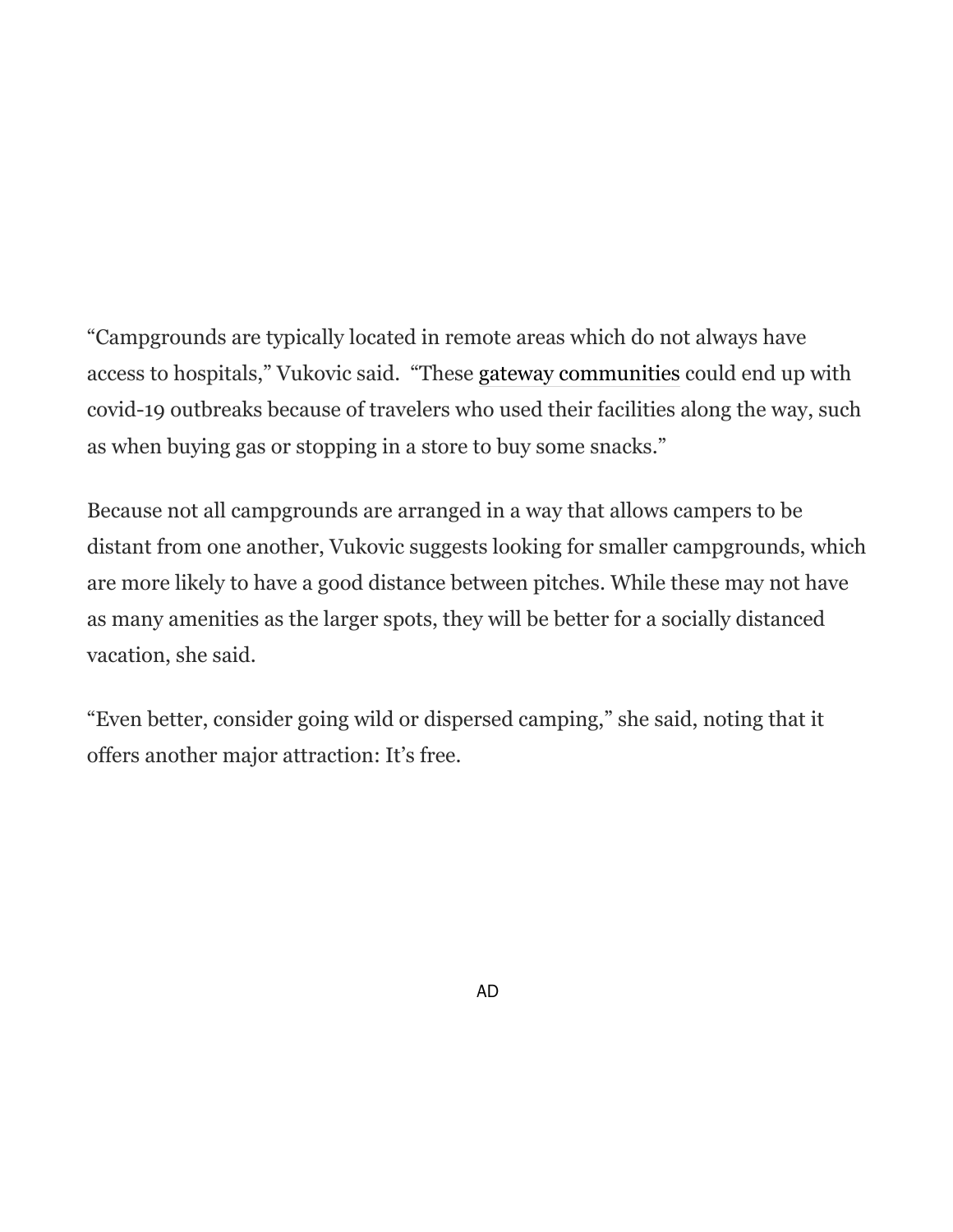*Braff is a writer based in Chicago. Find her on Twitter: [@daniellebraff](https://twitter.com/daniellebraff?lang=en).*

## Your Life at Home

Updated May 28, 2020

The Post's best [advice](https://www.washingtonpost.com/coronavirus/living/?itid=lb_your-life-at-home_1) for living through a lockdown, including [recipes](https://www.washingtonpost.com/news/voraciously/?itid=lb_your-life-at-home_2) to make, [shows](https://www.washingtonpost.com/entertainment/?itid=lb_your-life-at-home_3) to watch, the best [socializing](https://www.washingtonpost.com/internet-culture/?itid=lb_your-life-at-home_4) apps, [resources](https://www.washingtonpost.com/lifestyle/on-parenting/?itid=lb_your-life-at-home_5) for parents, guidance for managing anxiety, and tips for [canceled](https://www.washingtonpost.com/coronavirus/travel/?itid=lb_your-life-at-home_7) trips.

**Health & Wellness:** Get back your workout [motivation](https://www.washingtonpost.com/lifestyle/wellness/losing-your-motivation-to-exercise-as-the-pandemic-drags-on-heres-how-to-get-it-back/2020/05/11/72e41a3c-93af-11ea-91d7-cf4423d47683_story.html?itid=lb_your-life-at-home_8) | Steps to [better](https://www.washingtonpost.com/lifestyle/wellness/pandemic-quarantine-sleep-tired-exhausted/2020/05/12/5e1bccde-9482-11ea-82b4-c8db161ff6e5_story.html?itid=lb_your-life-at-home_9) rest | What is a pulse [oximeter?](https://www.washingtonpost.com/lifestyle/wellness/pulse-oximeter-covid-19-coronavirus/2020/05/18/5b6f8a98-96df-11ea-9f5e-56d8239bf9ad_story.html?itid=lb_your-life-at-home_10) | Which doctor visits to make, keep, [postpone](https://www.washingtonpost.com/lifestyle/wellness/doctors-appointment-coronavirus-telemedicine/2020/05/04/f7005afe-8e20-11ea-a9c0-73b93422d691_story.html?itid=lb_your-life-at-home_11) | [Running](https://www.washingtonpost.com/lifestyle/2020/05/10/running-wear-mask-outdoor-exercise/?itid=lb_your-life-at-home_12) with a mask

**Food:** [Learn](https://www.washingtonpost.com/news/voraciously/wp/2020/03/25/want-to-learn-how-to-bake-these-sweet-recipes-and-guides-will-help-you-do-it/?itid=lb_your-life-at-home_13) to bake | How to use your [freezer](https://www.washingtonpost.com/graphics/2020/voraciously/how-to-use-your-freezer/?itid=lb_your-life-at-home_14) | Grocery [shopping](https://www.washingtonpost.com/news/voraciously/wp/2020/03/19/grocery-shopping-during-the-coronavirus-wash-your-hands-keep-your-distance-and-limit-trips/?itid=lb_your-life-at-home_15) safety | [Takeout](https://www.washingtonpost.com/news/voraciously/wp/2020/04/03/what-to-know-about-the-risks-of-restaurant-takeout-and-delivery-and-how-to-minimize-them/?itid=lb_your-life-at-home_16) and delivery tips | [Learn](https://www.washingtonpost.com/news/voraciously/wp/2020/03/18/if-you-suddenly-need-to-learn-to-cook-these-resources-will-help-guide-you/?itid=lb_your-life-at-home_17) to cook | Cooking [substitutions](https://www.washingtonpost.com/news/voraciously/wp/2020/04/06/how-to-make-substitutions-for-spices-herbs-dairy-and-meat-in-your-everyday-cooking/?itid=lb_your-life-at-home_18)

**Arts & Entertainment:** 2020 [summer](https://www.washingtonpost.com/graphics/2020/entertainment/books/summer-books/?itid=lb_your-life-at-home_19) reading list | 25 [comforting](https://www.washingtonpost.com/arts-entertainment/2020/05/14/comfort-movies-streaming-quarantine/?itid=lb_your-life-at-home_20) movies | Best TV shows to [stream](https://washingtonpost.com/entertainment/tv/best-shows-streaming-tv/2020/03/17/779c9ce6-67bf-11ea-b313-df458622c2cc_story.html?itid=lb_your-life-at-home_21) | [Finding](https://www.washingtonpost.com/entertainment/museums/so-youre-stuck-at-home-heres-a-guide-to-finding-great-art-while-in-isolation/2020/03/18/ccacd222-67c0-11ea-9923-57073adce27c_story.html?itid=lb_your-life-at-home_22) great art | The best long movies to catch up on

**Parenting:** [A pediatrician's](https://www.washingtonpost.com/lifestyle/2020/05/12/kids-doctor-visits-vaccines-coronavirus/?itid=lb_your-life-at-home_24) advice on doctor visits, vaccines and more | [Education](https://www.washingtonpost.com/lifestyle/2020/04/28/parents-guide-education-resources-coronavirus/?itid=lb_your-life-at-home_25) and activity guide | Why [building](https://www.washingtonpost.com/lifestyle/2020/05/18/why-kids-love-building-forts-why-experts-say-they-might-need-them-more-than-ever/?itid=lb_your-life-at-home_26) forts is a comfort right now | Kids' mental health | [Rethinking](https://www.washingtonpost.com/lifestyle/2020/04/16/how-parents-can-protect-kids-mental-health-during-pandemic/?itid=lb_your-life-at-home_27) screen time

**[Technology:](https://www.washingtonpost.com/technology/2020/04/30/zoom-virtual-babysitters-pandemic/?itid=lb_your-life-at-home_31)** [Which](https://www.washingtonpost.com/technology/2020/05/20/best-video-chat-apps/?itid=lb_your-life-at-home_29) video chat app is best? | Fix your [slow](https://www.washingtonpost.com/technology/2020/04/29/best-wifi-fix/?itid=lb_your-life-at-home_30) WiFi for free | Zoom babysitters | Screen time as [survival](https://www.washingtonpost.com/technology/2020/04/09/screen-time-rethink-coronavirus/?itid=lb_your-life-at-home_32) tool

**Home & Garden:** Do's and [don'ts](https://www.washingtonpost.com/lifestyle/home/the-six-dos-and-donts-of-zoom-happy-hours/2020/05/14/e173af4e-93a0-11ea-82b4-c8db161ff6e5_story.html?itid=lb_your-life-at-home_33) of Zoom happy hours | Cleaning and [disinfecting](https://www.washingtonpost.com/lifestyle/home/clean-disinfect-surfaces-coronavirus/2020/03/26/d2c764f0-6f69-11ea-b148-e4ce3fbd85b5_story.html?itid=lb_your-life-at-home_34) surfaces | DIY [cleaning](https://www.washingtonpost.com/lifestyle/home/diy-household-cleaners-that-work-if-youre-short-on-supplies/2020/04/15/aedf5b36-7d9e-11ea-9040-68981f488eed_story.html?itid=lb_your-life-at-home_35) supplies | [Plumbing](https://www.washingtonpost.com/lifestyle/home/how-homeowners-should-handle-plumbing-housecleaning-and-other-services-during-a-pandemic/2020/03/27/a68373d0-6ccf-11ea-aa80-c2470c6b2034_story.html?itid=lb_your-life-at-home_36) and home services | [Creating](https://www.washingtonpost.com/lifestyle/home/how-to-grow-your-own-food-in-a-modern-day-victory-garden/2020/04/05/6a0fa7f0-737f-11ea-a9bd-9f8b593300d0_story.html?itid=lb_your-life-at-home_37) a victory garden | [Making](https://www.washingtonpost.com/lifestyle/home/face-it-this-is-a-good-time-to-make-a-will/2020/05/04/10d98136-8975-11ea-ac8a-fe9b8088e101_story.html?itid=lb_your-life-at-home_38) a will

**Travel:** [Navigating](https://www.washingtonpost.com/lifestyle/travel/navigating-pandemic-era-air-travel-heres-what-its-like-to-fly-internationally-right-now/2020/05/19/1283a586-949f-11ea-82b4-c8db161ff6e5_story.html?itid=lb_your-life-at-home_39) air travel | Vacation refund [strategies](https://www.washingtonpost.com/lifestyle/travel/try-these-expert-negotiation-strategies-for-refunding-or-rescheduling-your-vacation/2020/04/15/cecd2d8a-7da6-11ea-9040-68981f488eed_story.html?itid=lb_your-life-at-home_40) | Loyalty [program](https://www.washingtonpost.com/lifestyle/travel/what-happens-to-your-loyalty-program-after-the-pandemic/2020/05/20/2df4acfe-991b-11ea-ac72-3841fcc9b35f_story.html?itid=lb_your-life-at-home_41) tips |

G [id](https://www.washingtonpost.com/lifestyle/travel/a-guide-to-backyard-camping-turns-out-you-dont-have-to-go-very-far-to-get-away-from-it-all/2020/05/21/9e035822-958a-11ea-91d7-cf4423d47683_story.html?itid=lb_your-life-at-home_42) b k d i | Vi l f [hi](https://www.washingtonpost.com/travel/2020/03/18/these-historic-sites-attractions-are-offering-virtual-tours-during-coronavirus-pandemic/?itid=lb_your-life-at-home_43) i i